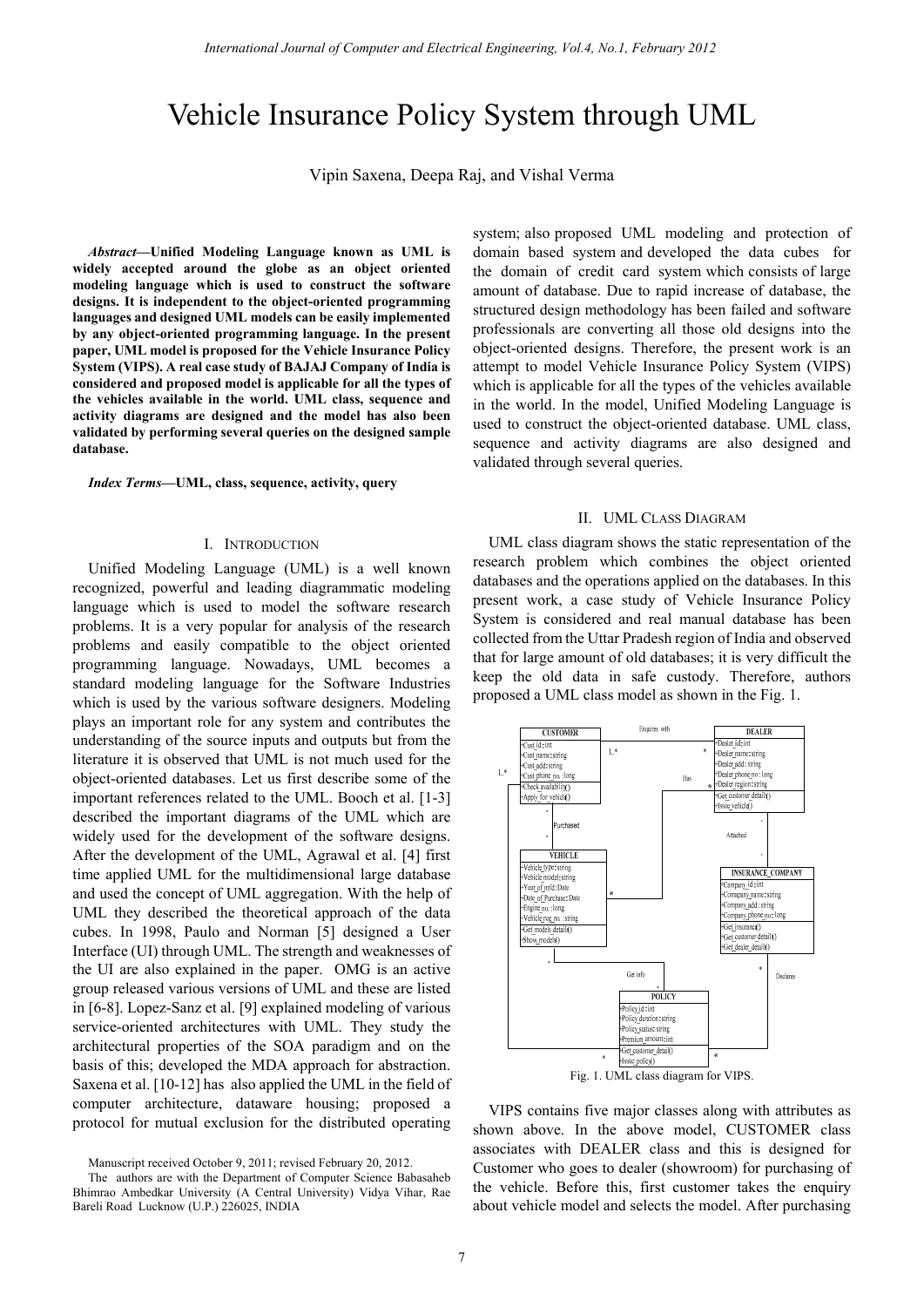the vehicle then dealer sends the paper of vehicle to insurance company for insurance of the vehicle. Insurance company takes the necessary information and documents of the customer. This is handled by INSURANCE\_COMPANY class and after verification finally company provides the policy to the customer. This system is reliable and flexible for customer. Let us implement the above class model on a Vehicle type considered as a Motorbike. The Table I consists of sample database of various kinds of bike models with date of purchase and policy number. The attributes are taken as Policy-id, Date of Purchase and Bike Model.





Fig. 2. UML sequence diagram for VIPS.

#### III. UML SEQUENCE DIAGRAM

A sequence diagram shows the life span of the object during execution of the system. For VIPS a UML sequence diagram is designed and depicted in Fig. 2 with major four objects. These objects are CUSTOMER, DEALER, COMPANY & POLICY. The communications of the information between two objects are represented by arrow with message at the top of the arrow. Customer takes the information about the motorbike from the dealer. Dealer shows the various kinds of model of motorbike and customer selects the model and paid the amount of motorbike to the dealer for purchasing the bike. Now customer requests for insurance of the motorbike to the dealer. Further in the next phase, dealer requests to company for insurance of the motorbike, then company takes the model details and other necessary documents related to the policy. After clarification, the company issues insurance policy to the customer. At the last company sends the policy to the customer.

# IV. UML ACTIVITY DIAGRAM

The activities of VIPS system can also be represented by UML activity diagram which is given below in Fig. 3. This diagram shows the complete VIPS for outdoor customer of the showroom. Customer arrives to dealer showroom for purchase of the motorbike. Dealer entertains with customer and shows the various models of motorbike. If customer is interested; he/she will select the model and purchase the motorbike. Company takes the enquiry of the model  $\&$ informs to the customer about the type of policy. All these are represented by the various activities as shown in the figure



# V. VALIDATION OF MODEL

Sample queries have also been performed to extract the right information from the above designed UML class model and some of the queries are given below: *Sample Query I* 

| insert<br>into                                 |                                           |      | table1 |       |
|------------------------------------------------|-------------------------------------------|------|--------|-------|
|                                                | values(33468522,'03/18/2010','DISCOVER'); |      |        |       |
| select * from table1 where policy id=33468523; |                                           |      |        |       |
| The output of the above query is shown below:  |                                           |      |        |       |
|                                                | 33468523 2010-03-18 PLATINA               |      |        |       |
| <b>Sample Query II</b>                         |                                           |      |        |       |
|                                                | select data of purchase                   | from | table1 | where |
| policy id=33468523;                            |                                           |      |        |       |

The output of the above query is shown below: